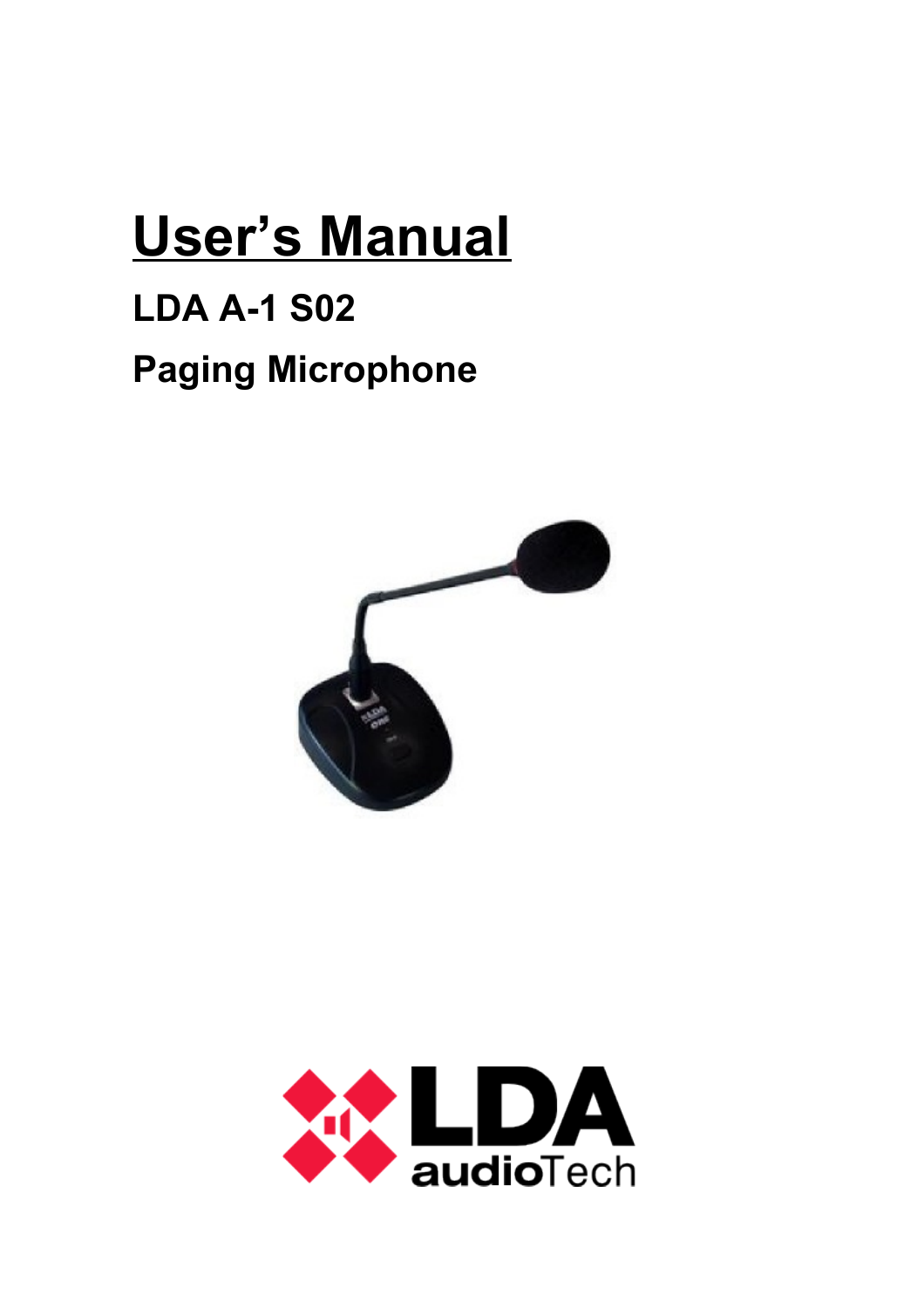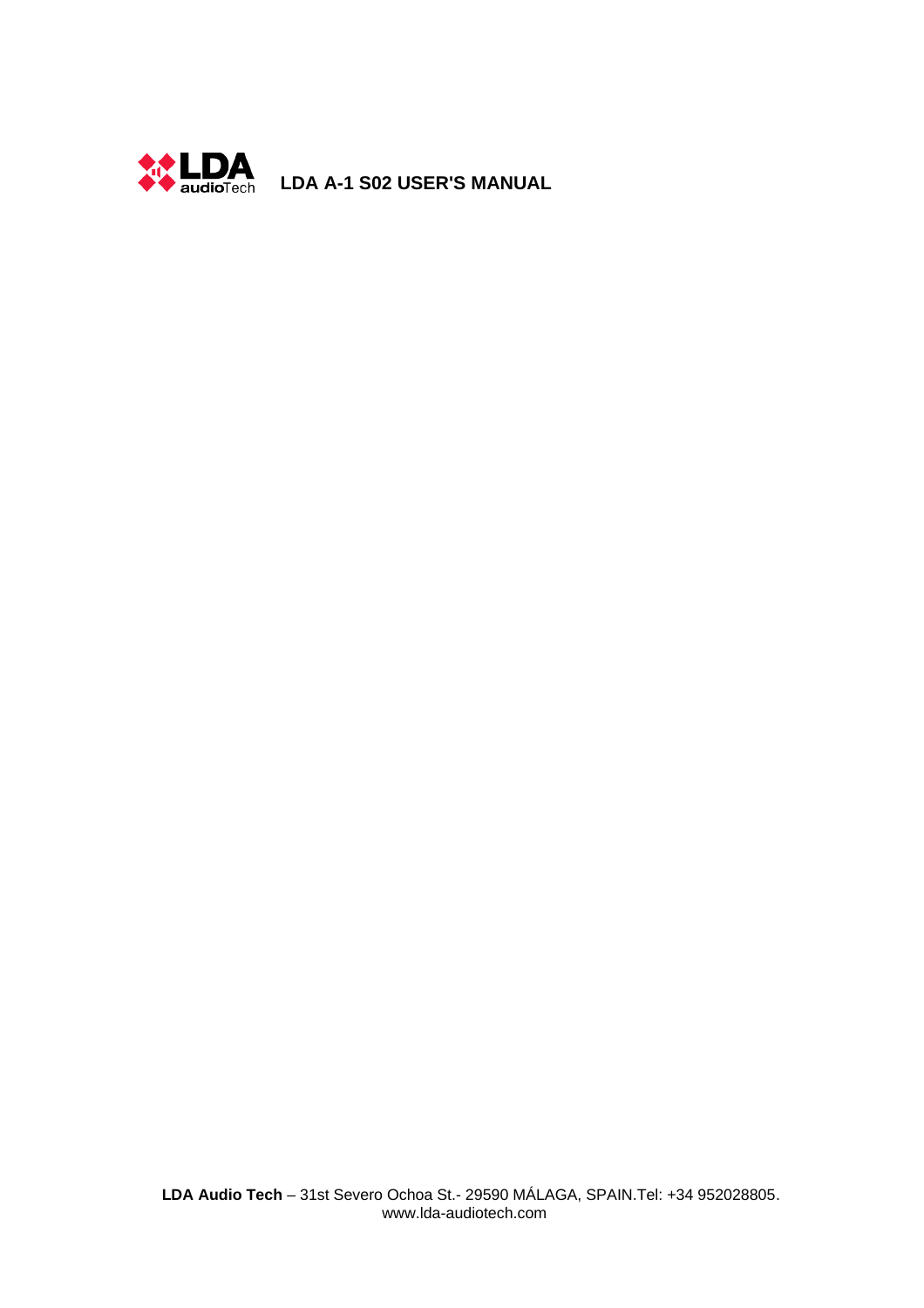

**LDA**<br>And audioTech LDA A-1 S02 USER'S MANUAL

## **Content:**

WARNING:

This piece of equipment must not be exposed to dripping or splashing and no objects filled with liquids, such as vases, shall be placed over it.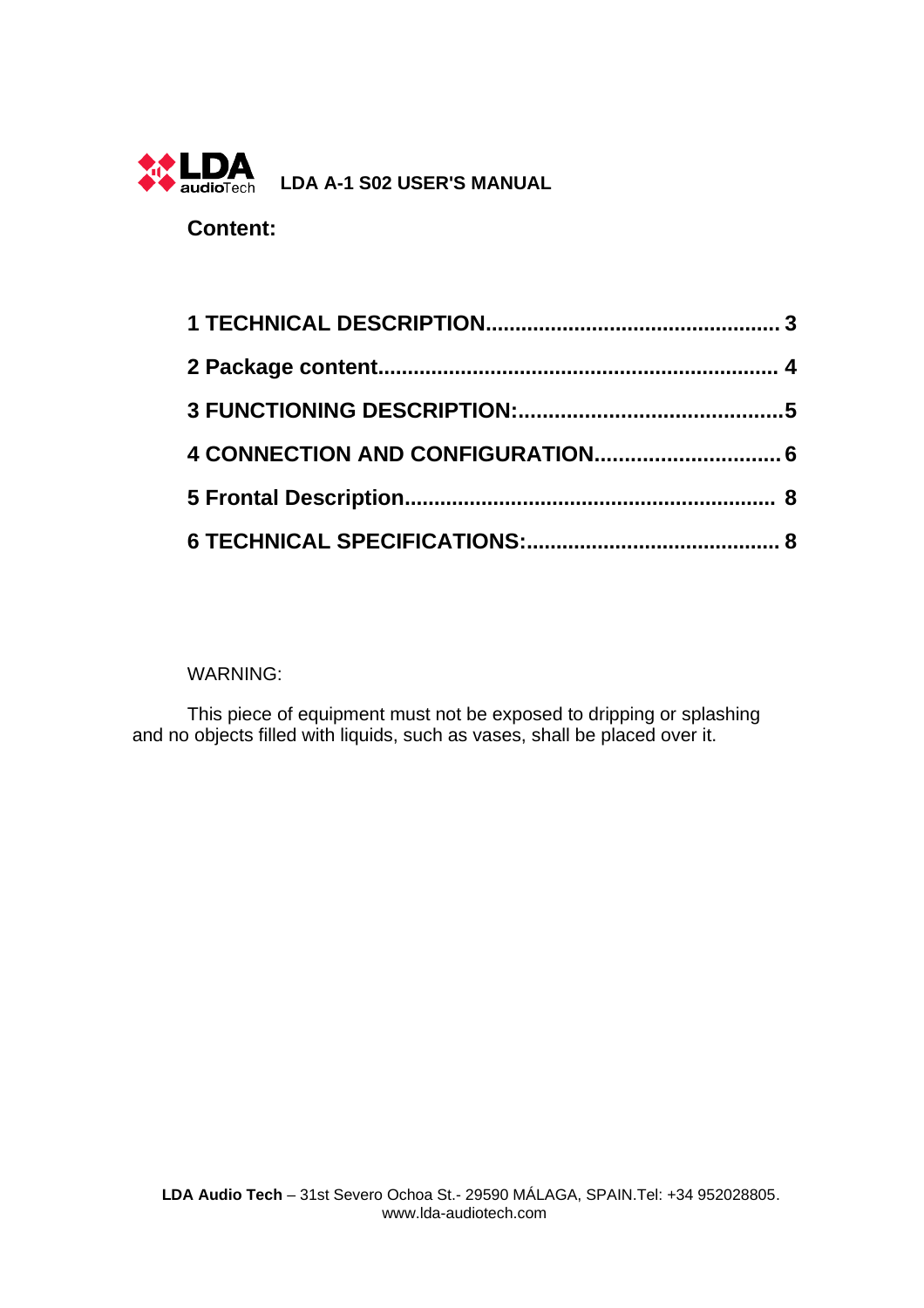

### **1 TECHNICAL DESCRIPTION**

The A-1 is an advanced paging microphone for professional PA installations.

The microphone features control by logical digital signals, or RS-485 communications protocol (optional)

It features functions of "all-call", signalling floor given and occuppied line by led lights.

The sound processing has been adapted to achive high quality results, in terms of quality, distortion, sensitivity, broadband and S/N ratio. That is why the A-1 includes a high quality dynamic capsule.

The A-1 has different modes of configuration, in order to be easily integrated in any type of installation. Additionally, it features pre-amp to provide a balanced output and preserve the audio quality in long distances.

As an option, it is possible to configure a chime tone before and after a paging.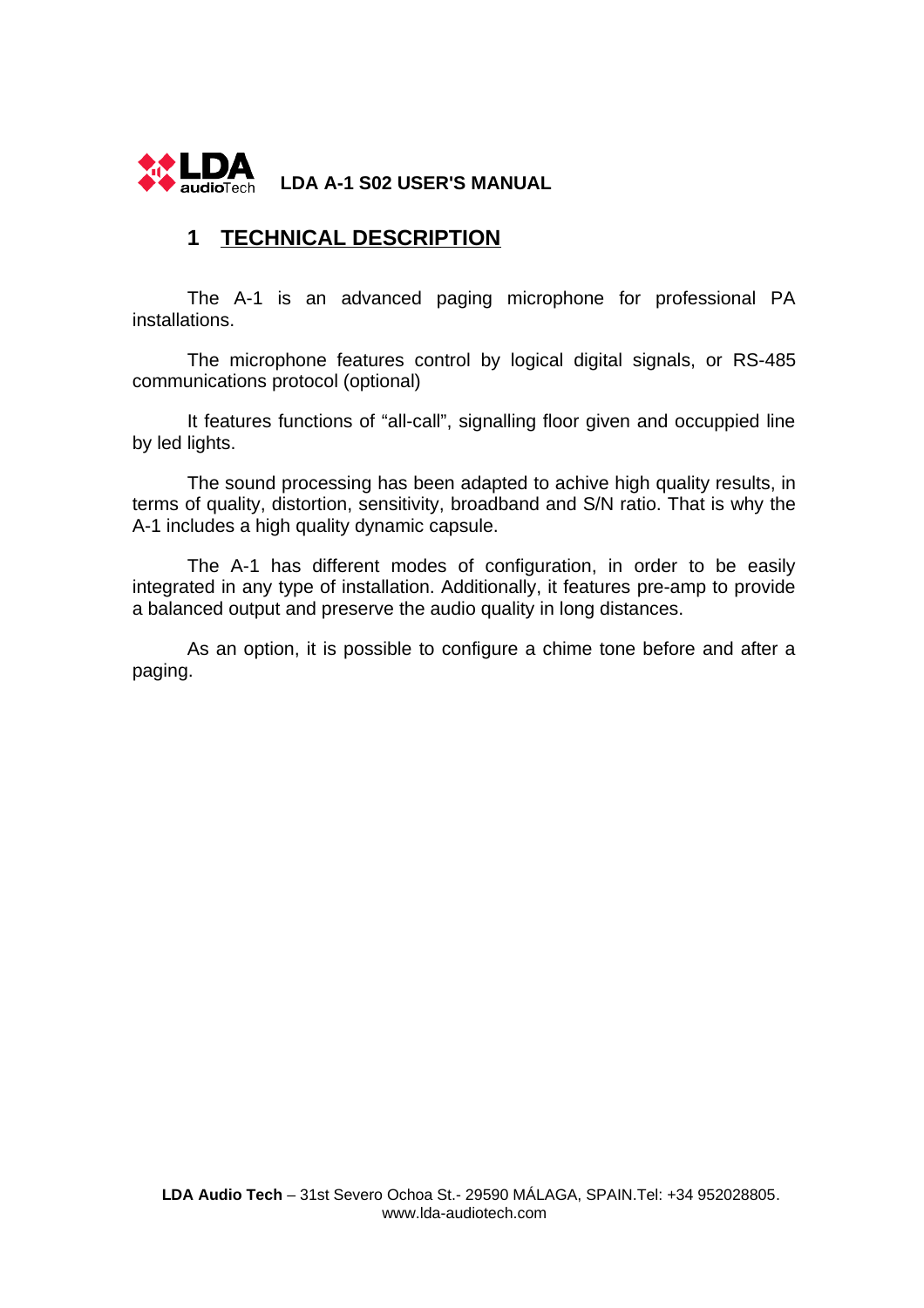

## **2 PACKAGE CONTENT**



- 1. A-1 Microphone
- 2. Gooseneck
- 3. 5 V DC Power supply
- 4. Anti-pop filter
- 5. XLR-5 female connector
- 6. User's manual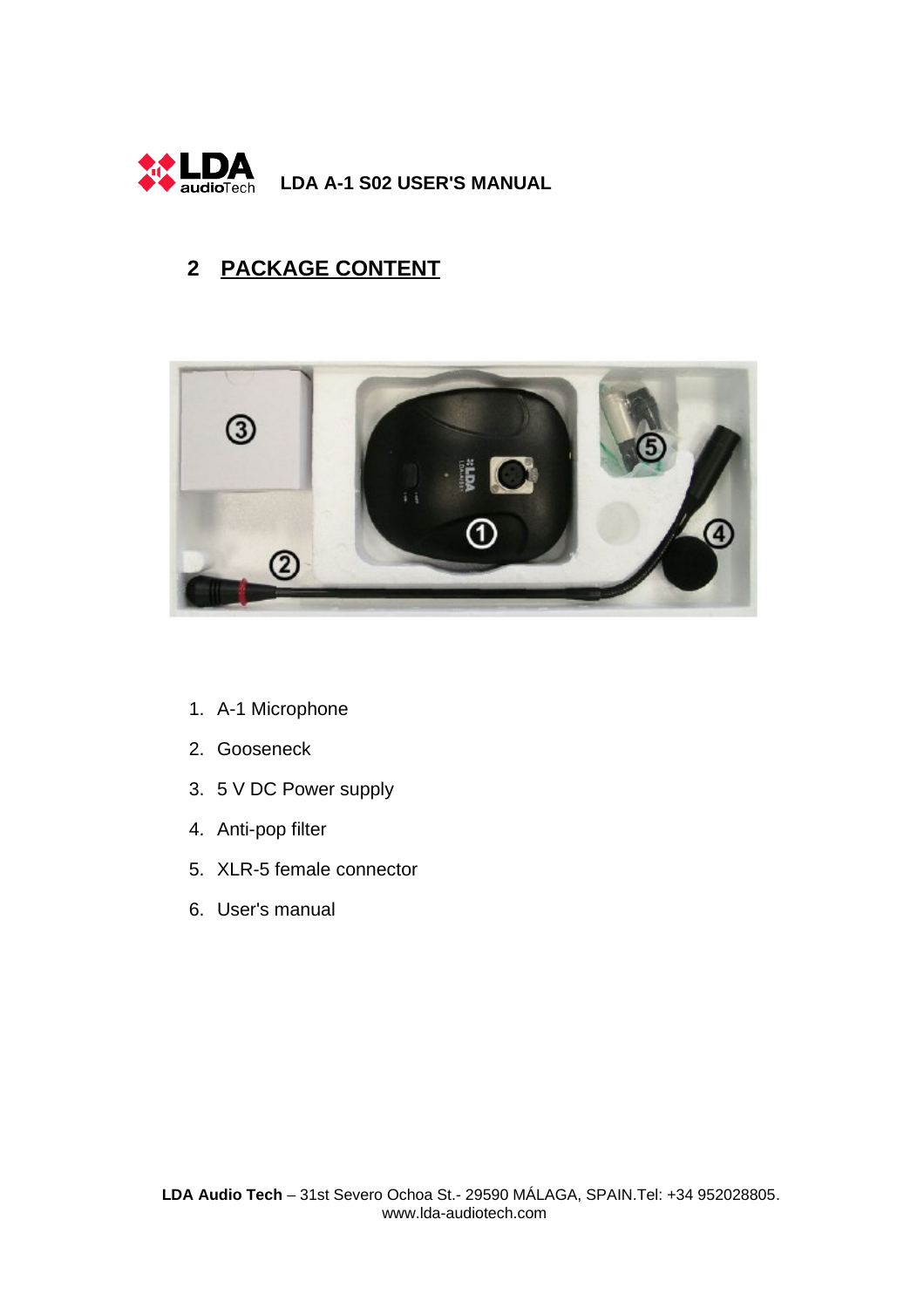

## **3 FUNCTIONING DESCRIPTION:**

The microphone A-1 functions as an "all-call" , press to talk, single button microphone. It features light indicators to signal the state of the line/zone where the page will be broadcasted.

#### **Functioning modes:**

Depending on the mode that has been selected internally, the microphone could perform different behaviors.

- **PTT/LATCH Mode:** Throughout the microphone selector, the behavior will be different. When its position is OFF, the microphone will work in PUSH TO TALK (PTT) mode, that is, the button should be pressed in order to make a page. In the position ON, with the first push of the button the microphone will be fixed on the "floor granted" to the user, and it will cease emitting once pushed again.
- **0V/5V Mode:** Using the operation selector, it is possible to configure the TTL output line signal, to indicate the use of the audio line in the system. 0V is low level signal and 5V is high level signal.
- **Chime ON/OFF:** This position indicates if the chime tone is ON or OFF.
- **TTL/RS-485 Mode:** As a default, the functioning mode is TTL. Optionally, the A-1 can use the RS-485 protocol to communicate with LDA compatible units. In that case, this option should be active and the "jumpers" situated in the correct position. This option will always be activated by the technical team because a wrong configuration could severely damage the A-1.
- **BUSY=LED Mode:** This selector configures the operating mode against a busy line signal. On the one hand, if it is in the OFF position, the microphone will not send audio or operation signals while the "BUSY LINE" signal is active. On the other hand, in the ON position, the microphone will only operate over the corresponding light indicator, sending signals of petition and audio. This mode requires normally a microphone signal process.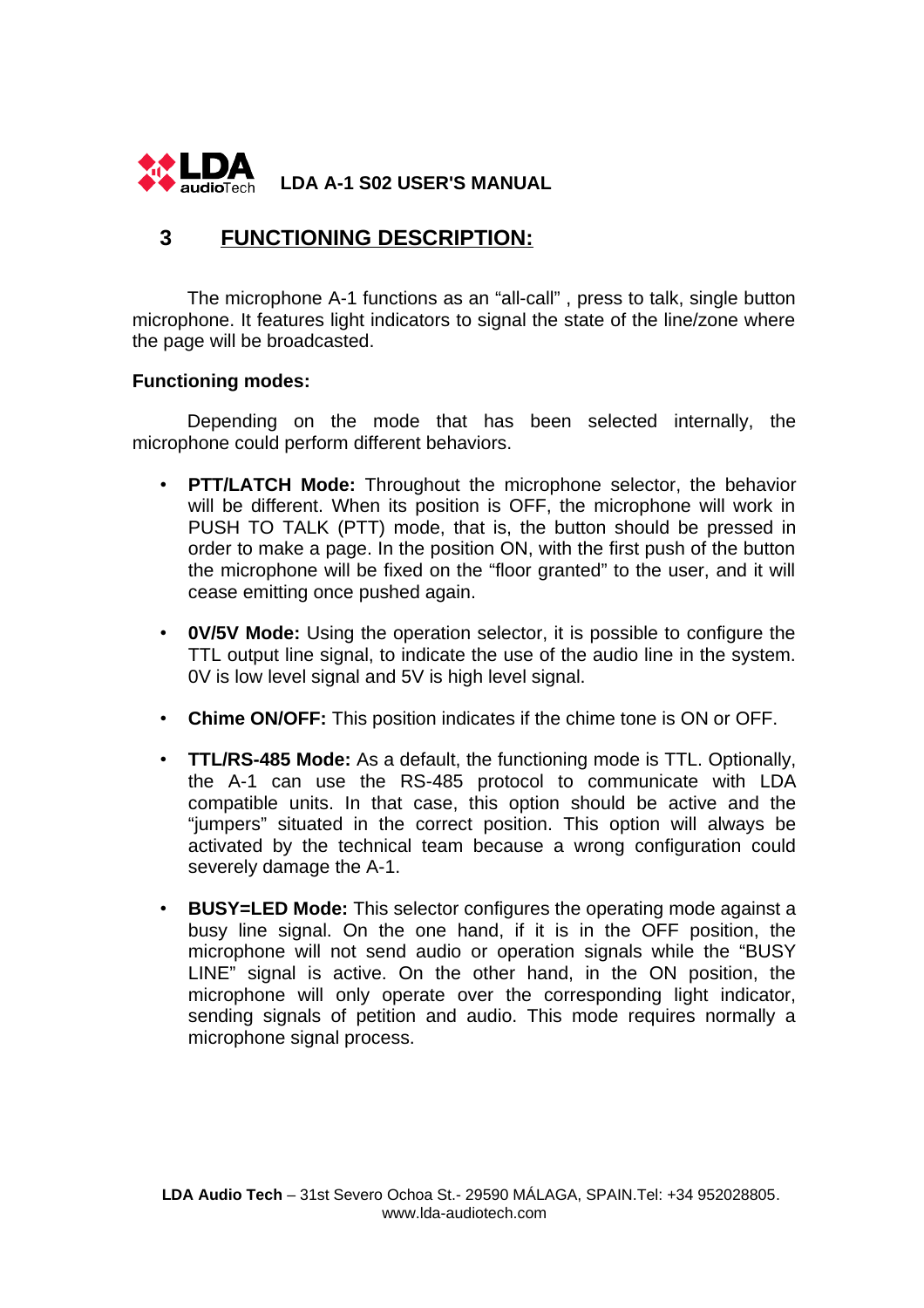

## **4 CONNECTION AND CONFIGURATION**



#### EXTERNAL CONFIGURATION:

- 1. Gain control: The potentiometer adjust the audio output gain.
- 2. PTT/LATCH selector
- 3. Audio+Control connector XLR 5 pole male.
	- Pinout:
	- 1. GND
	- 2. Audio -
	- 3. Audio +
	- 4. Operation output 0/5 V
	- 5. BUSY input, active at 0V.
- 4. Power supply: 5V DC



**7 LDA Audio Tech** – 31st Severo Ochoa St.- 29590 MÁLAGA, SPAIN.Tel: +34 952028805. www.lda-audiotech.com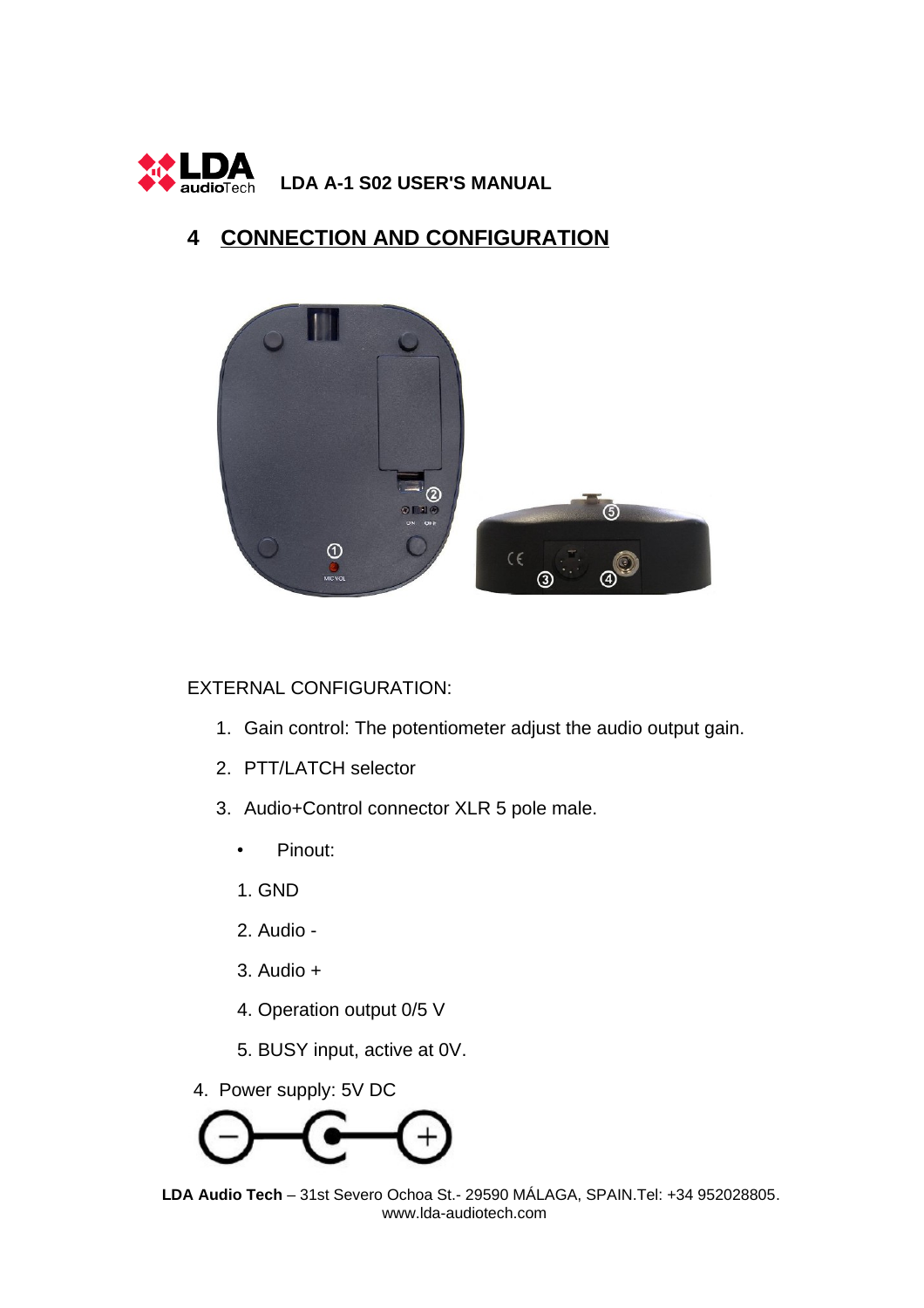

- 5. XLR-3 female connector for gooseneck.
	- 1. GND
	- 2. Audio+Power supply to the capsule
	- 3. LED

#### INTERNAL CONFIGURATION:



| Nº | <b>NOMBRE</b>      | CONFIG.  |
|----|--------------------|----------|
|    | CHIME SELECT*      | ON / OFF |
| 2  | <b>MAN SELECT</b>  | 0V/5V    |
| 3  | BUSY=LED           | ON/OFF   |
|    | $TTL=ON$           | ON/OFF   |
| 4  | RS485/MAN&BUSY     | A/B      |
| 5  | <b>GAIN ADJUST</b> | $+/-$    |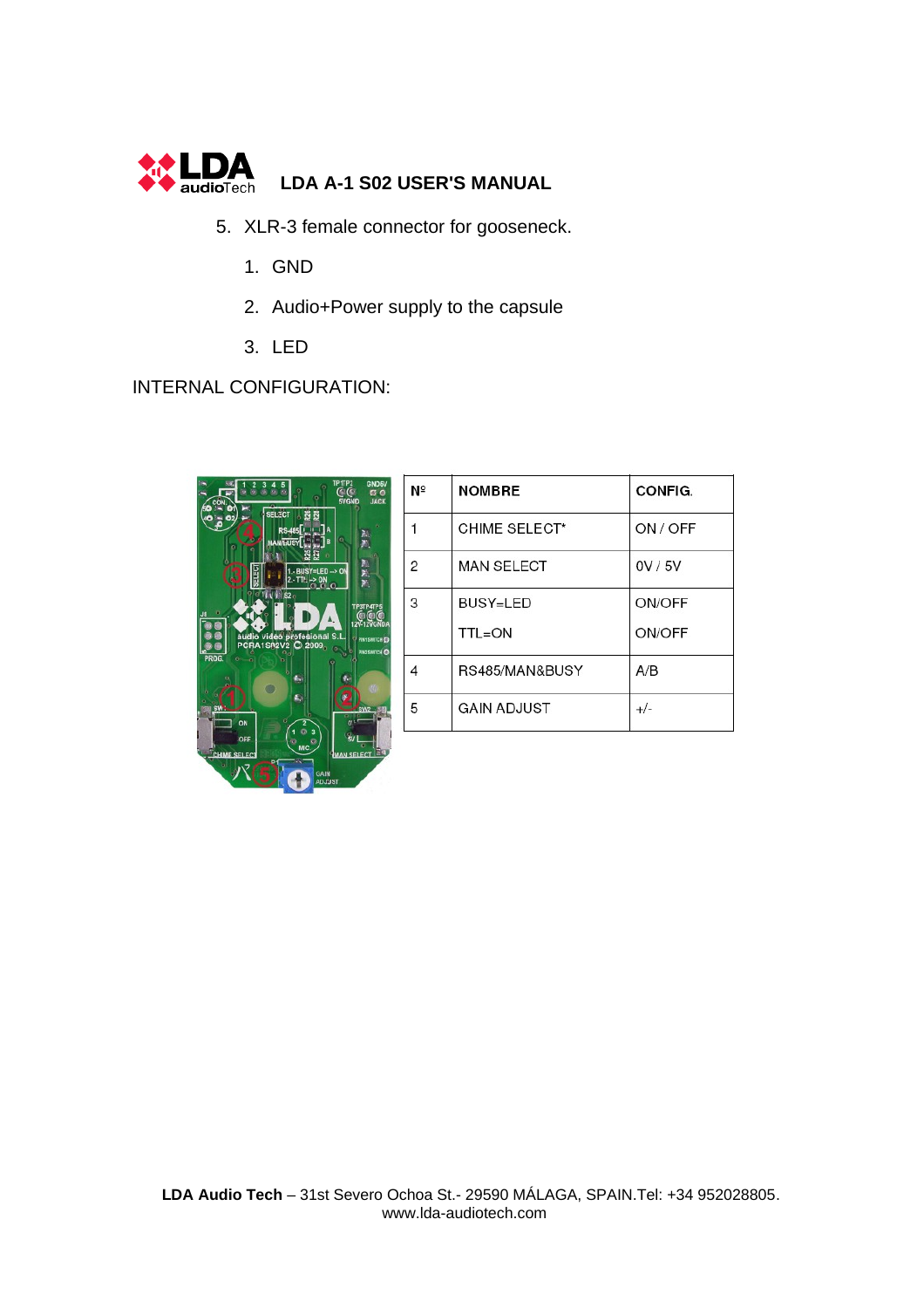

## **5 FRONTAL DESCRIPTION**

In the frontal part of the microphone is where there are all the elements necessary to its operation.

- 1. TALK button
- 2. Indicator of busy line, permission to talk.
- 3. Light indicator to signal that the capsule is active and ready to page.



## **6 TECHNICAL SPECIFICATIONS:**

| <b>Model</b>       | $CC-1000$                    |
|--------------------|------------------------------|
| Power supply       | 5V DC, 200 mA                |
| Frequency response | 200-15000 Hz                 |
| Output signal      | 750mV 600 ohms balanced      |
| Sensitivity        | $-43$ dB. At $1$ KHz         |
| S/N ratio          | 100 dB (A weighted)          |
| Direction          | Axial                        |
| Transducer type    | Dynamic with movile inductor |
| Gooseneck length   | 350mm                        |
| Dimensions         | 125x45x150mm (w x h x d)     |
| Consumption        | 1 W                          |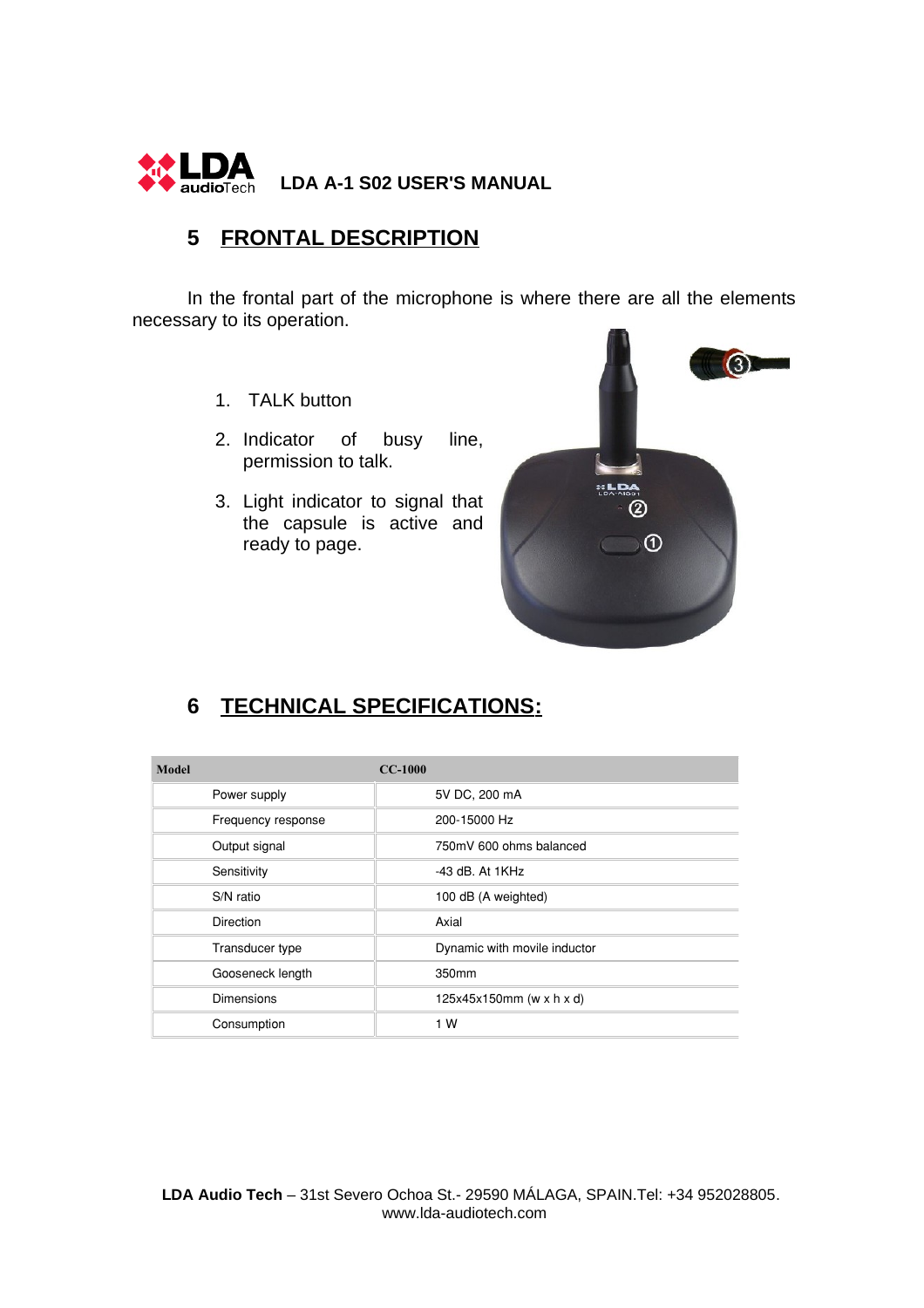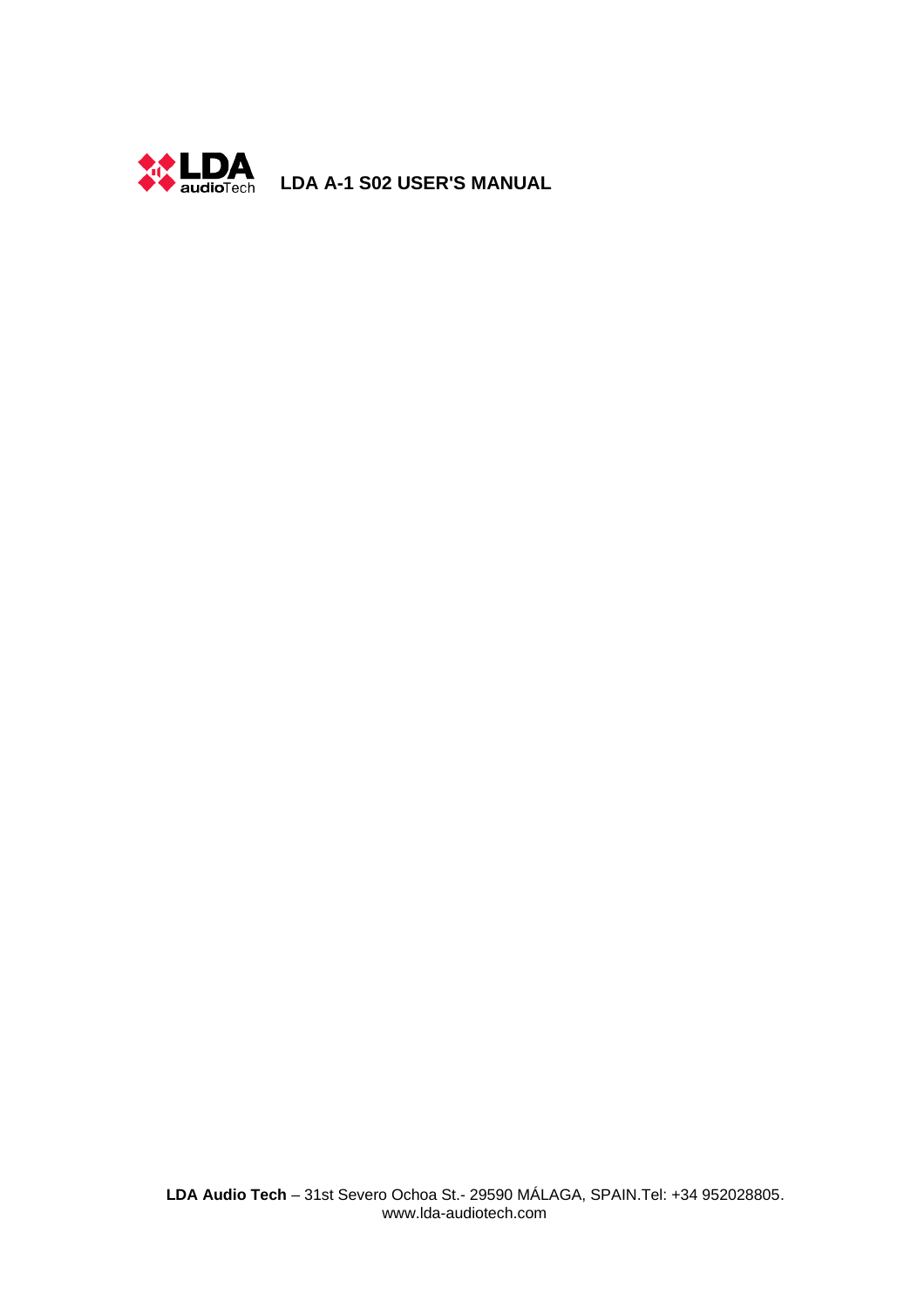